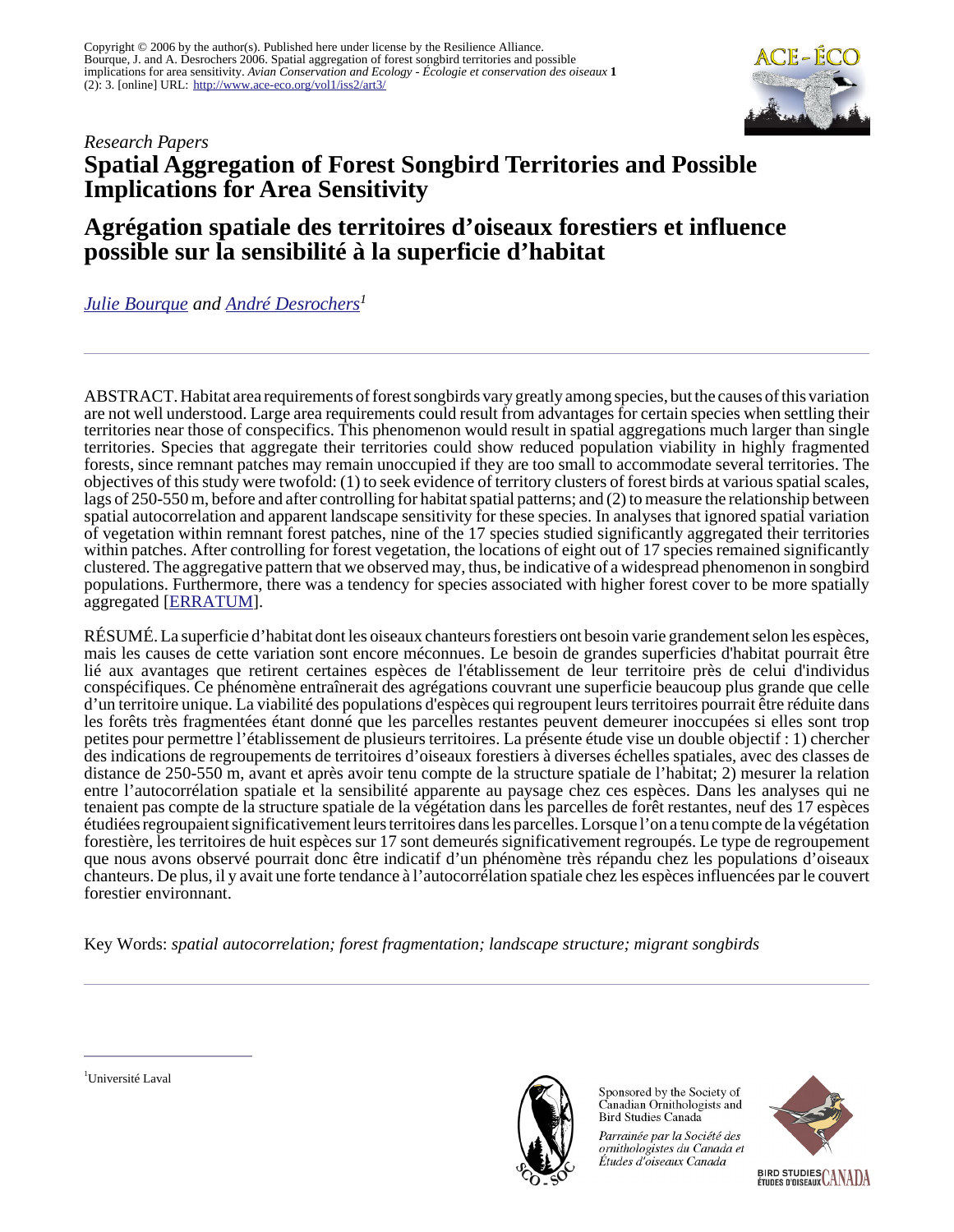### **INTRODUCTION**

Forest songbird distribution is usually considered to depend on forest structure and composition at different spatial scales (McGarigal and McComb 1995, Hagan et al. 1997, Schmiegelow et al. 1997, Penhollow and Stauffer 2000). However, several factors could have an additional effect on avian distribution. For example, noncolonial species will sometimes settle their territories preferentially near conspecifics (Alatalo et al. 1982, Smith and Peacock 1990, Reed and Dobson 1993, Lima and Zollner 1996, Muller et al. 1997). This behavior may confer advantages in predator detection (Kenward 1978, Bildstein 1983, Stephens and Sutherland 1999, Perry and Andersen 2003) and greater opportunities in extra-pair mating (Wagner 1997, Norris and Stutchbury 2001, Mennill et al. 2004, Tarof et al. 2005). Alternatively, individuals may use the presence or reproductive performance of conspecifics to assess habitat quality when selecting a territory (Kiester and Slatkin 1974, Smith and Peacock 1990, Reed and Dobson 1993, Stamps 1987, 1988, 1994, 2001, Doligez et al. 2004*a*, Doligez et al. 2004*b*, Ward and Schlossberg 2004).

Loose aggregates of individual territories could be created within contiguous forests in species that prefer to settle near conspecifics. However, the generality of this phenomenon has yet to be demonstrated in forest birds. Indeed, most of the research on territorial aggregations has been conducted on a few well-studied species that tend to occur in high-density populations (e.g. Collared Flycatchers [*Ficedula albicollis*] Doligez et al. 1999, Pärt and Doligez 2003, Doligez et al. 2004*a, b*). In this paper, we examined how widespread territorial aggregations are by studying 17 forest bird species at various spatial scales, i.e., lags of 250-550 m. A general absence of aggregative behavior would suggest that clustering is a limited phenomenon in forest bird species. When found, territorial aggregations may simply be indicative of aggregations in habitat variables or other features. Thus, we also measured the contribution of vegetation structure on avian aggregative behavior.

Relatively few studies have incorporated spatial structure when studying the distribution of forest birds (Brown et al. 1995, Drolet et al. 1999, Koenig 1998, 2001, Lichstein et al. 2002*a*). Most of these studies aimed to measure how species respond to their habitat by removing spatial components in habitat variables (Keitt et al. 2002, Dale and Fortin

2002, Lichstein et al. 2002*a,b*). After addressing the issue of spatial autocorrelation in environmental variables, some studies still detect spatial aggregations in species distribution (Drolet et al. 1999, Lichstein et al. 2002*a,b*). When detected, such spatial aggregations are often treated as a statistical problem but can also be interesting in themselves (e.g., Dale and Fortin 2002). For example, spatial patterns at fine scales may be indicative of behavioral processes such as settlement preferences (Legendre 1993). As such, spatial aggregations of birds at fine scales deserve to be investigated as a potentially important biological phenomenon.

There could be important implications for conservation biology if a large number of forest bird species aggregate their territories independently of habitat features. Theoretically, species that aggregate their territories could show reduced population viability in highly fragmented landscapes, since remnant forest patches may remain unoccupied if they are too small to accommodate several territories (Smith and Peacock 1990, Ray et al. 1991, Lima and Zollner 1996). Thus, even though sizeable forest fragments may remain in a landscape, species that tend to aggregate may experience a greater loss of habitat than species with no tendency to aggregate. Moreover, after a local extinction, lack of conspecifics could impede recolonization of empty but otherwise suitable forest fragments if they remain unnoticed by settling individuals (Smith and Peacock 1990, Ray et al. 1991, Lima and Zollner 1996, Ward and Schlossberg 2004). These additive effects could result in the observed sensitivity to fragmentation reported for several species in the last 15 yr (review in Villard et al. 1999). Thus, knowing which species tend to aggregate could help identify species likely to be negatively affected by forest fragmentation. Species at risk could therefore be identified more readily (Fahrig and Merriam 1994, Wiens 1994).

Here, we report on the degree of aggregation of 17 forest bird species at various spatial scales, i.e., lags of 250-550 m, before and after controlling for the effects of vegetation structure. We also test whether spatially aggregated species respond more negatively to the amount of forest in the landscape. We addressed the latter prediction with species occurrence data obtained from the same study area.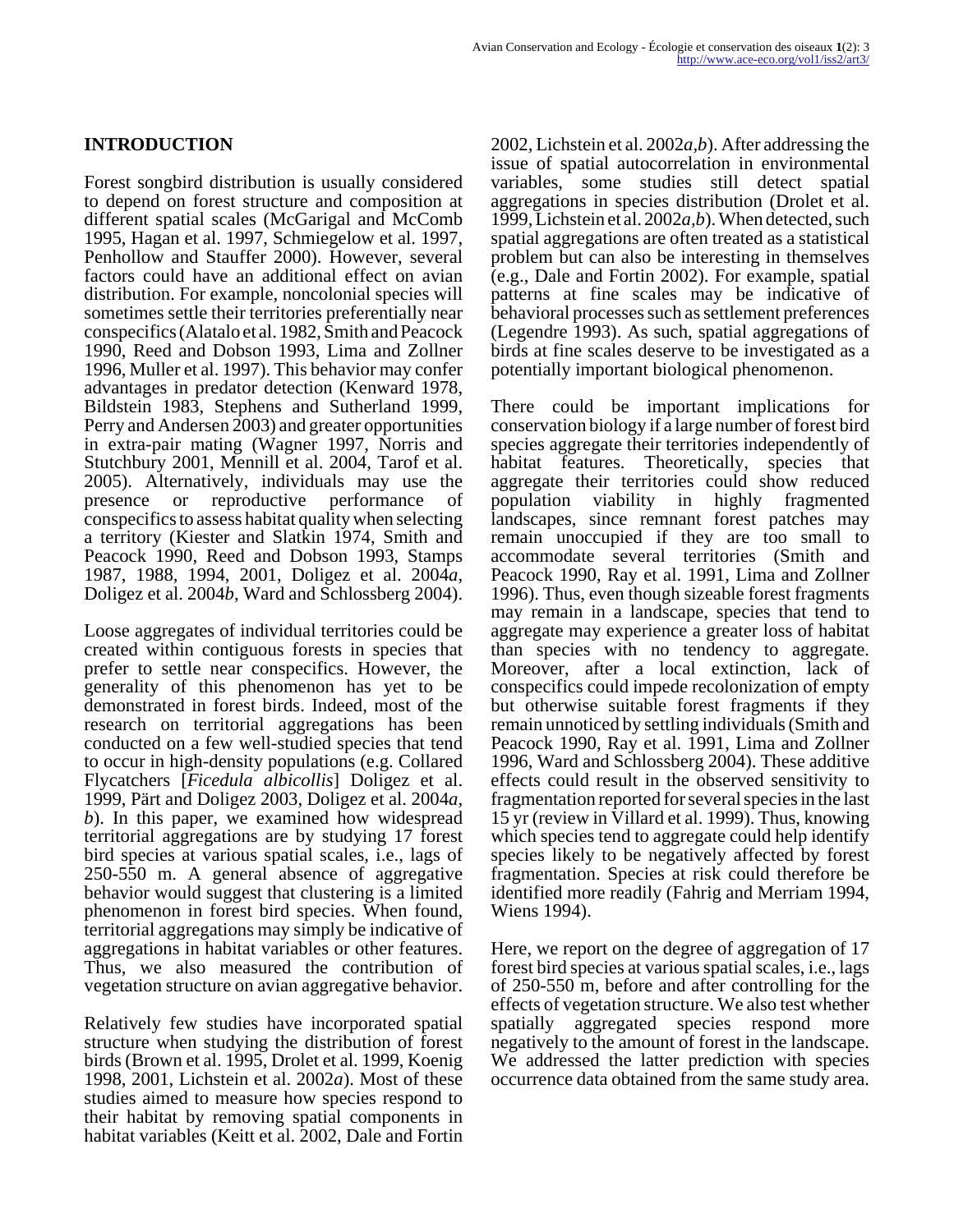#### **METHODS**

#### **Study area**

The study was conducted in 2000 and 2001 within 30 km of Quebec City (46°45' N, 71°20' W), Province of Québec, Canada. The study area encompassed approximately 1200 km<sup>2</sup> of agricultural landscape. We selected eight 2 x 2 km plots located at least 2.5 km apart. We randomly selected four of these plots to be censused in 2000 and the remaining plots to be censused in 2001 (Fig. 1). Mature forest cover varied from 20.5% to 52.7% in each plot and the remaining land area consisted mainly of agricultural fields, roads, pastures, and houses. The dominant deciduous tree species were Red Maple (*Acer rubrum*), Sugar Maple (*Acer saccharum*), and Yellow Birch (*Betula alleghaniensis*), whereas Balsam Fir (*Abies balsamea*) and Red Spruce (*Picea rubra*) were the most dominant conifers.

#### **Avian surveys**

Within each plot, parallel transect lines were placed systematically on a north-south axis every 200 m. From 1 June to the first wk of July 2000 and 2001, each selected plot was surveyed once. Surveys took place in forested stands between 0500 and 1000 EST on days without wind or rain. During a typical survey, an observer walked along each transect line of a given plot. We estimated the horizontal distance from the observer to every forest bird that was seen or heard within 100 m of the transects (following Bibby et al. 1992). We noted all counter-singing males in order to minimize the possibility of surveying the same individual twice. Prior to collecting data, all observers were trained in estimating the position of singing birds with a laser range-finder. A laser range-finder was used also in the field to estimate the position of songposts located >50 m from transect lines.

Sampling stations were established systematically every 200 m along the transect lines for a total of 100 stations/plot. We kept only the sampling stations that were located within forested stands. Forested stands were defined as having ≥three trees within a 10 m radius. As a result, stations closer than 10 m from the edge of a wooded area were generally considered to be located in a forested stand. Among the eight plots, the number of stations within forested stands varied from 21 to 52 with a mean of

34 stations. After the surveys, each bird detection was assigned to the nearest sampling station. Thus, at each sampling station, we had information on the occurrence of each species.

#### **Measuring spatial autocorrelation of bird occurrence**

Only presence-absence data were used. We used Moran's *I* coefficient (Legendre and Fortin 1989) to quantify the spatial autocorrelation for each species. Moran's *I* varies between –1 and 1. For presence/absence data, negative values indicate distribution in regular arrays, e.g. caused by territorial spacing, whereas positive values indicate distribution in clusters, e.g. caused by conspecific attraction. For each species, we used the PASSAGE software (Rosenberg 2001) to analyze spatial autocorrelation using all sampling stations, i.e., within all woodland. We calculated spatial autocorrelation after accounting for the patchy nature of the forest. Thus, if a given species had been present at all stations, spatial autocorrelation would have been nonexistent, even though stations are clustered within forest patches. The degree of spatial autocorrelation of occurrence was measured at four spatial scales, i.e., lag distance: 250 m, 350 m, 450 m, and 550 m. The first lag distance interval (250 m) in the correlograms included all pairs of points separated by ≤250 m. Subsequent intervals contained all possible pairs of points separated by their respective lag distance. Intervals contained between 172 and 1055 pairs of points. Most songbird species defend territories ≤1 ha (Ehrlich et al. 1988). Furthermore, recent studies on the Least Flycatcher (*Empidonax minimus*) suggest that clusters may contain up to 30 individual territories  $(7.4 \pm 1.4$  territories, Tarof and Ratcliffe 2004). Thus, we assumed (1) that clusters of presence would occur at the chosen spatial scales, and (2) that our largest scale (550 m) would be sufficient to contain the largest aggregation for the species tested. For each species, four spatial autocorrelations were calculated, one for each lag distance. Therefore, significance of *I* was calculated with the progressive Bonferroni corrected  $\alpha$  of 0.05/4 = 0.0125 (Legendre and Legendre 1998).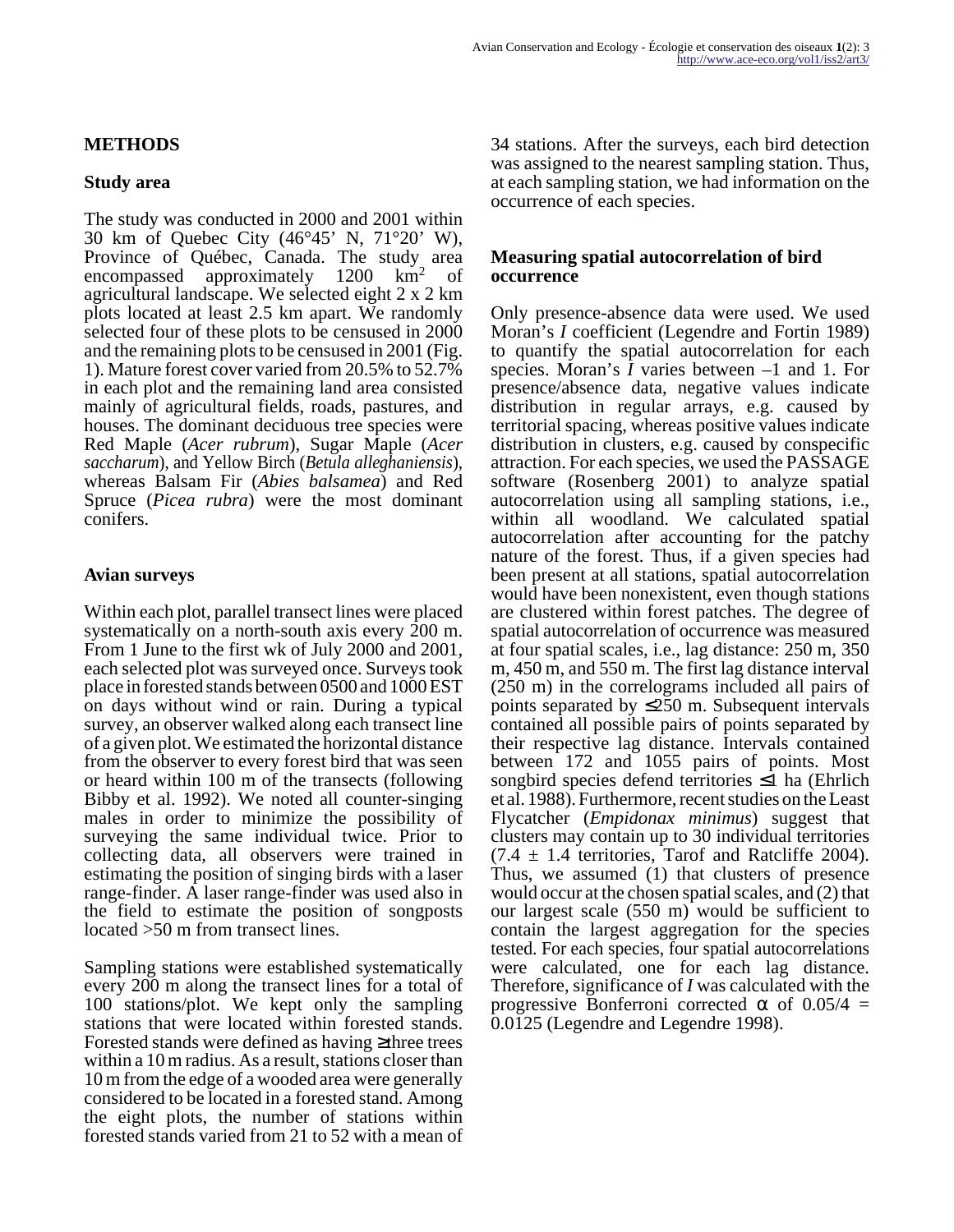**Fig. 1.** Layout of 102 point count stations and eight plots over a classified satellite image. Sites are located within 50 km of Quebec City (46°45' N, 71°20' W), Québec, Canada. Mature forest is represented by the grey areas, whereas the white areas represent all other types of habitat, e.g., agricultural fields, roads, human settlements, bodies of water.



#### **Accounting for local habitat variables**

Between 31 May and 2 July 2000 and 2001, we delimited a 10-m radius circle around each sampling station. Within each circle, we recorded the occurrence of snags and sampled three vegetation strata: canopy  $(>7 \text{ m})$ , subcanopy  $(2-7 \text{ m})$ , shrubs  $(0.5-2 \text{ m})$ , and ground  $(< 0.5 \text{ m})$ . Within each circle and for each stratum, we visually estimated the percent cover and height of each of the three most common species. Each station thus had a different

set of species for each strata. These variables were chosen because we considered them to reflect structural differences among stations and to be important for forest songbird habitat. In previous studies, these variables have also been shown to accurately predict the occurrence of 162 bird species in Québec forests, i.e., between 83 and 93% of properly classified cases (DesGranges et al. 2001). We used principal component analysis to reduce the number of variables describing local habitat features with the SAS program, version 8 (SAS Institute Inc.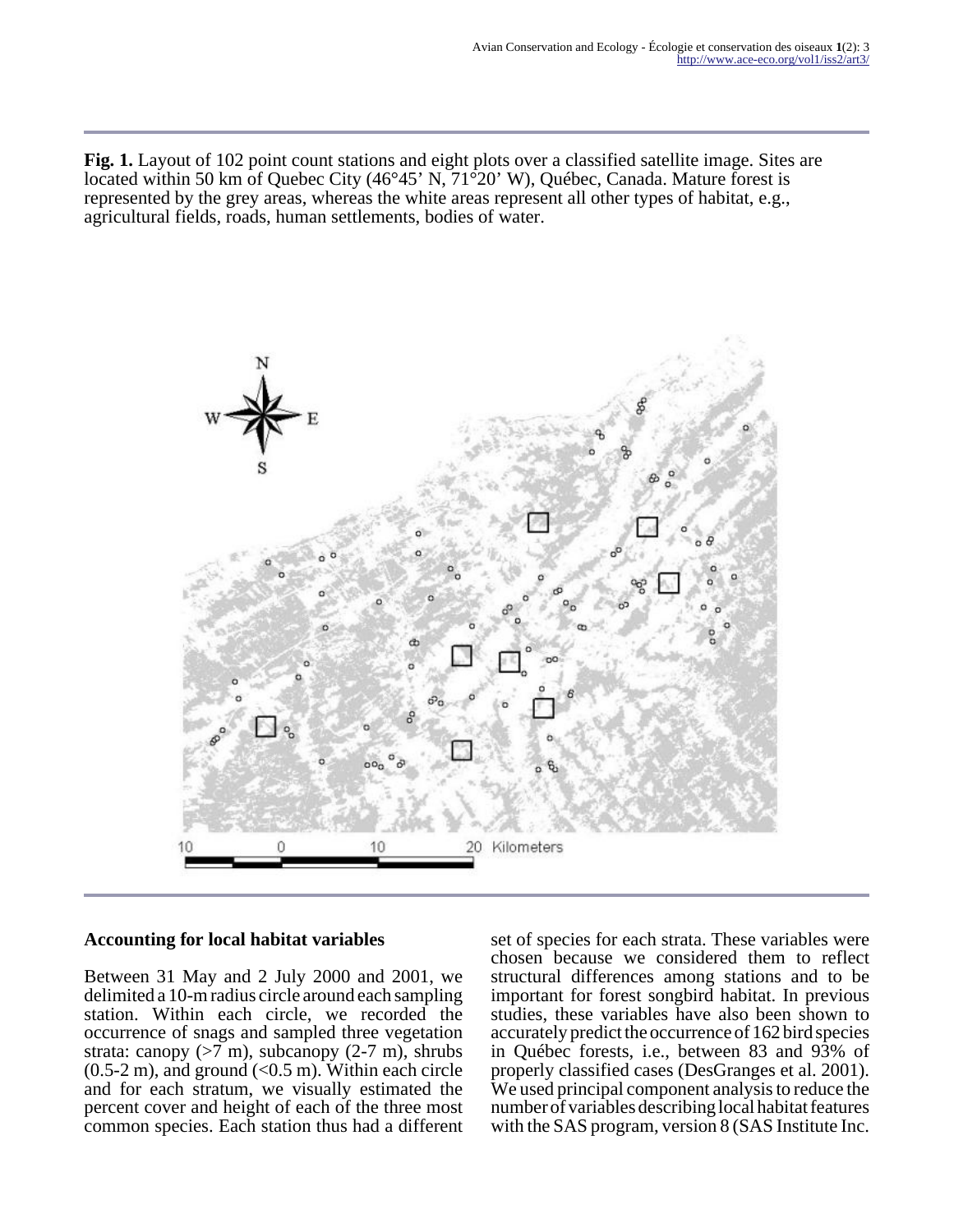**Table 1.** Spatial autocorrelations of species occurrence as indicated by Moran's *I* correlograms. Negative Moran's *I* values indicate regular arrays, whereas positive values indicate clusters. Results of test: \*\* *P* <0.01, \*\*\* *P* <0.001.

| Species                                               | 250 m     | 350 m     | 450 m     | 550 m     |
|-------------------------------------------------------|-----------|-----------|-----------|-----------|
| Yellow-bellied sapsucker<br>Sphyrapicus varius        | $0.16**$  | $0.12**$  | $0.07**$  | $0.07**$  |
| Eastern Wood-Pewee<br>Contopus virens                 | 0.06      | 0.08      | 0.06      | 0.05      |
| Red-eyed vireo<br>Vireo olivaceaus                    | $0.27***$ | $0.27***$ | $0.17***$ | $0.17***$ |
| Winter Wren<br>Troglodytes troglodytes                | 0.22      | 0.06      | $-0.009$  | $-0.008$  |
| Black-capped chickadee<br>Poecile atricapillus        | $-0.07$   | $-0.11**$ | $-0.03$   | $-0.03$   |
| Veery<br>Catharus fuscescens                          | 0.10      | 0.06      | 0.06      | 0.06      |
| Hermit thrush<br>Catharus guttatus                    | $0.20***$ | $0.20***$ | $0.17***$ | $0.17***$ |
| American robin<br>Turdus migratorius                  | < 0.001   | 0.02      | 0.02      | 0.01      |
| Nashville Warbler<br>Vermivora ruficapilla            | $0.41***$ | $0.41***$ | $0.31***$ | $0.31***$ |
| Chestnut-sided warbler<br>Dendroica pensylvanica      | $0.16**$  | $0.13***$ | 0.05      | 0.05      |
| Magnolia warbler<br>Dendroica magnolia                | $0.26***$ | $0.23***$ | $0.24***$ | $0.23***$ |
| Black-throated blue warbler<br>Dendroica caerulescens | 0.09      | 0.09      | 0.02      | 0.02      |
| Black-throated green warbler<br>Dendroica virens      | 0.07      | 0.04      | 0.04      | 0.04      |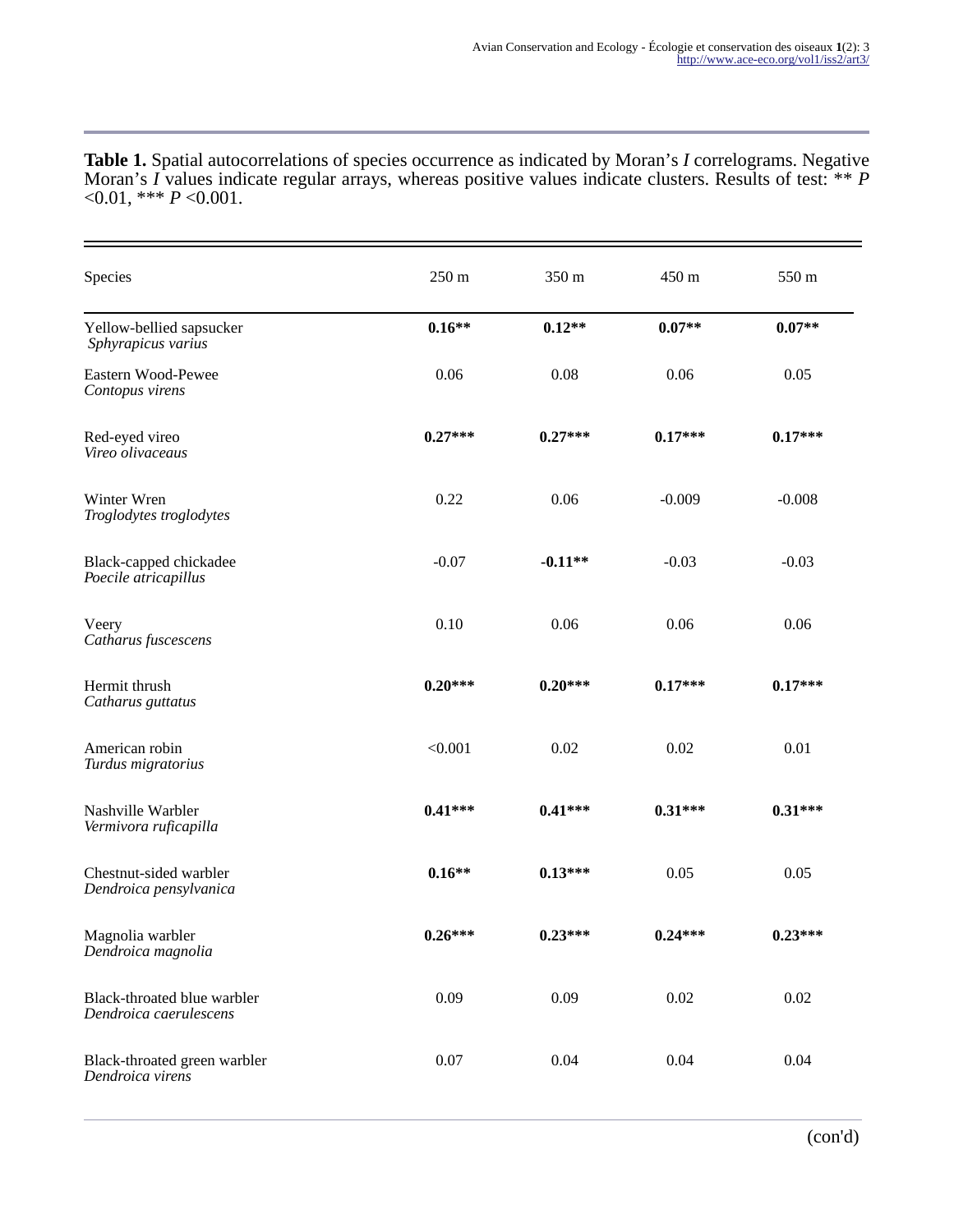| Blackburnian warbler<br>Dendroica fusca    | $0.16**$  | $0.12**$  | $0.10***$ | $0.09***$ |
|--------------------------------------------|-----------|-----------|-----------|-----------|
| Black and white warbler<br>Mniotilta varia | 0.09      | 0.09      | 0.05      | 0.06      |
| American redstart<br>Setophaga ruticilla   | $0.18***$ | $0.14***$ | $0.16***$ | $0.16***$ |
| Ovenbird<br>Seiurus aurocapilla            | $0.20***$ | $0.16***$ | $0.12***$ | $0.12***$ |

1999). The first two components accounted for 43% of the variation present in the data. The first component mostly described an increase in ground cover height and in the percent cover of deciduous trees. The second component was associated with an increase in the percent cover of coniferous trees and in a decrease in the percent cover of deciduous trees.

We measured the spatial autocorrrelation of each of the first two components with Moran's *I* coefficient at four spatial scales, i.e., lag distance: 250 m, 350 m, 450 m, and 550 m. The spatial pattern of local habitat variables could thus be compared to the spatial pattern of occurrence of bird species. Similar patterns of autocorrelation between the two datasets would suggest that aggregative behavior in bird occurrence may simply reflect autocorrelated habitat variables within forest patches. Since the distribution of several species may reflect the availability of snags, we also measured the spatial autocorrelation of the occurrence of snags at 250 m, 350 m, 450 m, and 550 m.

We aimed to quantify spatial autocorrelation of avian occurrence while accounting for unwanted effects of vegetation structure. For each bird species, we conducted a general linear model with species occurrence as the dependent variable and the first two components as the independent variables. We then measured the spatial pattern of the Anscombe residuals from the general linear model. The degree of spatial autocorrelation of the residuals was measured at four spatial scales, i.e., lag distance: 250 m, 350 m, 450 m, and 550 m. Significance of Moran's *I* was calculated with the

progressive Bonferroni corrected  $\alpha$  of 0.05/4 = 0.0125 (Legendre and Legendre 1998).

#### **Measuring avian landscape use**

In a concurrent study, we surveyed 102 point count stations twice between 30 May and 29 June 2000 (Bourque 2005, Fig. 1). The point count stations were located outside of the eight plots mentioned above but in the same study area. The point count stations were spaced at least 250 m apart and were located >50 m from an edge. At each point count station, we recorded all individuals seen or heard within a 100 m radius. Each survey lasted 10 min and was conducted between 30 m before sunrise and 1000 EST, on mornings when weather was favorable. Additional details on bird point counts can be found in Bourque (2005).

LANDSAT-TM satellite images of the study area taken in 1993-1994 were classified into forest and non-forest habitats (Bélanger and Grenier 1998). We imported the satellite images into the ArcView 3.2 Geographic Information System (ESRI 1996). We used the Patch Analyst extension (Rempel 2000) to quantify landscape composition within circles centered on each point count station. Within each 500-m radius circle, we measured percent forest cover. Patch area or isolation was not used since forested areas were connected at the spatial scales we considered.

For each point count station, a species was considered present when it was detected in at least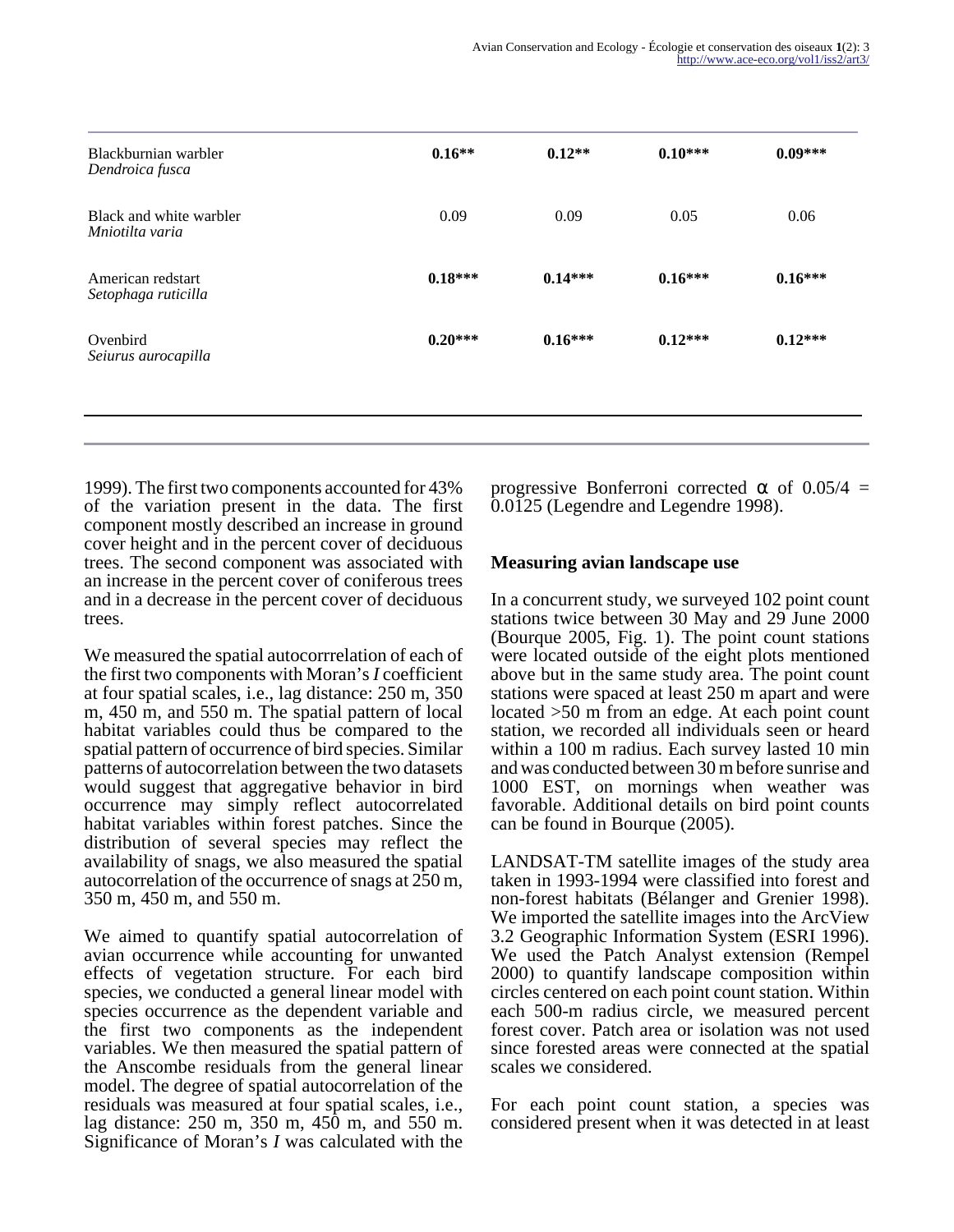one of the two visits. For a given species, we measured the percent forest cover around the stations where this species occurred. The mean of this measure was used as an index of sensitivity to forest cover.

#### **Association between spatial autocorrelation and landscape use**

For 17 forest songbird species, we measured the degree of spatial autocorrelation of occurrence data at four spatial scales after removing unwanted effects of vegetation. For each species, the mean value of Moran's *I* was used as an index of spatial aggregation. Again for each species, sensitivity to forest cover was calculated by averaging the percent forest cover around each station where the species occurred. We predicted that species more sensitive to forest cover would also be more likely to be spatially autocorrelated. We used two types of analyses: correlations and the comparative phylogenetic analysis (Sanford et al. 2002). The latter analysis is performed when comparing closely related species, since they may share traits or adaptations through common ancestry. This situation creates a problem of dependence among species when using traditional correlation or regression analyses (Felseinstein 1985). However, the results were similar independent of the method that was used. We thus report hereafter only the results calculated with the correlations.

## **RESULTS**

In analyses that ignored spatial components in habitat variables, nine out of 17 species significantly aggregated their territories in at least one spatial scale (Table 1). Additionally, the Black-capped Chickadee (*Poecile atricapillus*) showed negative autocorrelation, i.e., singing males tended to be located more evenly than by chance within woodland. Eight species aggregated their territories at all spatial scales (Table 1), whereas the location of an additional species was spatially aggregated in at least one spatial scale (Table 1). Spatial autocorrelations of vegetation attributes showed significant results only for the first component at 250 m (Table 2). Snags were present at 70% of sampling stations and were aggregated at all spatial scales measured  $(P<0.01)$ .

Using residuals from general linear models did not alter results greatly (Table 3). Eight out of 17 species showed significant spatial aggregation in their occurrence data in at least one spatial scale (Table 3). After accounting for vegetation heterogeneity, there was no residual spatial aggregation of Yellowbellied Sapsuckers (*Sphyrapicus varius*). Prior to removing the effects of local habitat variables, the Blackburnian Warbler (*Dendroica fusca*) and the Ovenbird (*Seiurus aurocapilla*) aggregated their territories at all spatial scales considered. After controlling for local habitat, these two species were spatially aggregated only at 450 m and 550 m.

The Winter Wren (*Troglodytes troglodytes*) and the Nashville Warbler (*Vermivora ruficapilla*) were the species most associated with forest cover (Table 4). The Chestnut-sided Warbler (*Dendroica pensylvanica*) and the American Redstart (*Setophaga ruticilla*) were the species least likely to occur in forested areas (Table 4). After controlling for local habitat, the relationship between spatial autocorrelation and landscape use was nearly significant (Pearson correlation coefficient =  $0.\overline{47}$ ,  $\overline{P}$  = 0.06; Fig. 2).

## **DISCUSSION**

Our primary goal was to document spatial autocorrelation at small spatial scales for the greatest number of forest bird species. Nine species considered showed significant spatial aggregation on at least one spatial scale. Earlier studies have speculated that aggregative behavior may reflect autocorrelated habitat variables (Brown et al. 1995). We cannot rule out that the spatial aggregations of this study may reflect patterns of autocorrelations in local habitat variables that were not detected by our vegetation surveys. However, our results show that the observed aggregative patterns are likely a widespread occurrence in songbird populations, irrespective of the mechanisms behind this phenomenon. Also, we believe that our vegetation surveys accurately portrayed the habitat of our target species. Indeed, in a previous study (DesGranges et al. 2001), the habitat variables that we used accurately predicted avian assemblages in Québec forested ecosystems.

Of the 17 species studied, nine showed significant autocorrelations of their territories. Except for the Black-capped Chickadee, all autocorrelations were positive, a striking result in itself, given that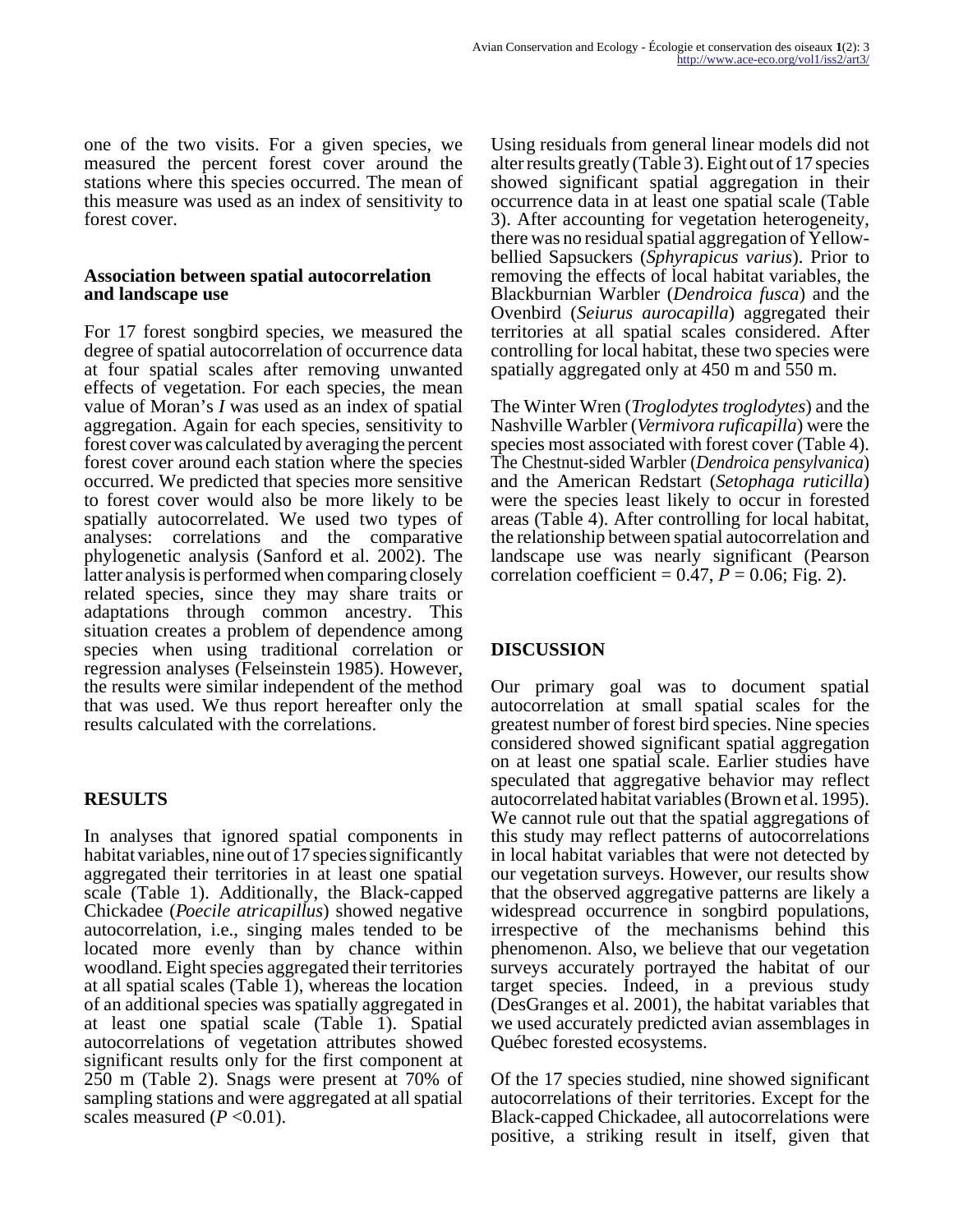| Spatial Scale (m) | <b>First Principal Component</b> | Second Principal Component |
|-------------------|----------------------------------|----------------------------|
| 250               | 0.145                            | 0.010                      |
| 350               | 0.058                            | $-0.005$                   |
| 450               | 0.013                            | $-0.043$                   |
| 550               | 0.021                            | $-0.037$                   |
|                   |                                  |                            |
|                   |                                  |                            |

**Table 2.** Spatial autocorrelation of the first two components of a principal component analysis as indicated by Moran's *I* correlograms. Negative Moran's *I* values indicate regular arrays, whereas positive values indicate clusters. Numbers in bold are significant at  $P \le 0.001$ .

territorial spacing is normally expected to yield regular arrays of singing males. In the case of the Black-capped Chickadee, territorial spacing likely occurs at a scale comparable to distance lags used. Indeed, chickadee territory size can reach 5 ha, whereas the territory size of the other species studied is generally ≤1 ha (Gauthier and Aubry 1996).

Other recent studies (Drolet et al. 1999, Lichstein et al. 2002*a,b*) have detected spatial aggregations in species occurrence and abundance even after controlling for the spatial pattern of habitat variables. For example, Lichstein et al. (2002*b*) found that the abundance of Black-throated Blue Warblers (*Dendroica caerulescens*) was significantly autocorrelated at 500-1000 m, i.e., lags of 150 m. In the same study, the abundance of the Chestnutsided Warbler was not spatially autocorrelated at spatial scales ranging from 250-1000 m, whereas we found that Chestnut-sided Warbler males aggregated their territories. In another study, the abundances of the Eastern Wood-Pewee (*Contopus virens*) and of the Veery (*Catharus fuscescens*) were significantly autocorrelated within 1000 m (Lichstein 2002*a*). Furthermore, Drolet et al. (1999) found that the distribution of the Magnolia Warbler (*Dendroica magnolia*) was significantly autocorrelated within 1250 m. Most results from these other studies differ somewhat from ours. This may stem partly from differences in statistical analyses. There may

also be geographic variation in the degree of spatial clustering of territories. Differences may also stem from the fact that we measured the clustering of occurrence data, whereas these other studies measured the clustering of abundance of their target species.

Species showed different levels of spatial autocorrelation before and after we controlled for habitat variables. For example, the occurrence of the Yellow-bellied Sapsucker was spatially autocorrelated at all spatial scales before controlling for habitat. However no spatial autocorrelation was found after controlling for the habitat of the Yellowbellied Sapsucker. This suggests that the Yellowbellied Sapsucker's distribution reflects local habitat variables, which may be spatially aggregated. Indeed, the aggregative pattern of the Yellow-bellied Sapsucker paralleled the pattern of snag clusters.

The distribution of two other species, the Blackburnian Warbler and the Ovenbird was significantly clustered before but not after controlling for habitat variables at 250 and 350 m. The first component of a principal component analysis of vegetation features was spatially aggregated only at 250 m. That first component represented mostly an increase in ground cover height and in the percent cover of deciduous trees.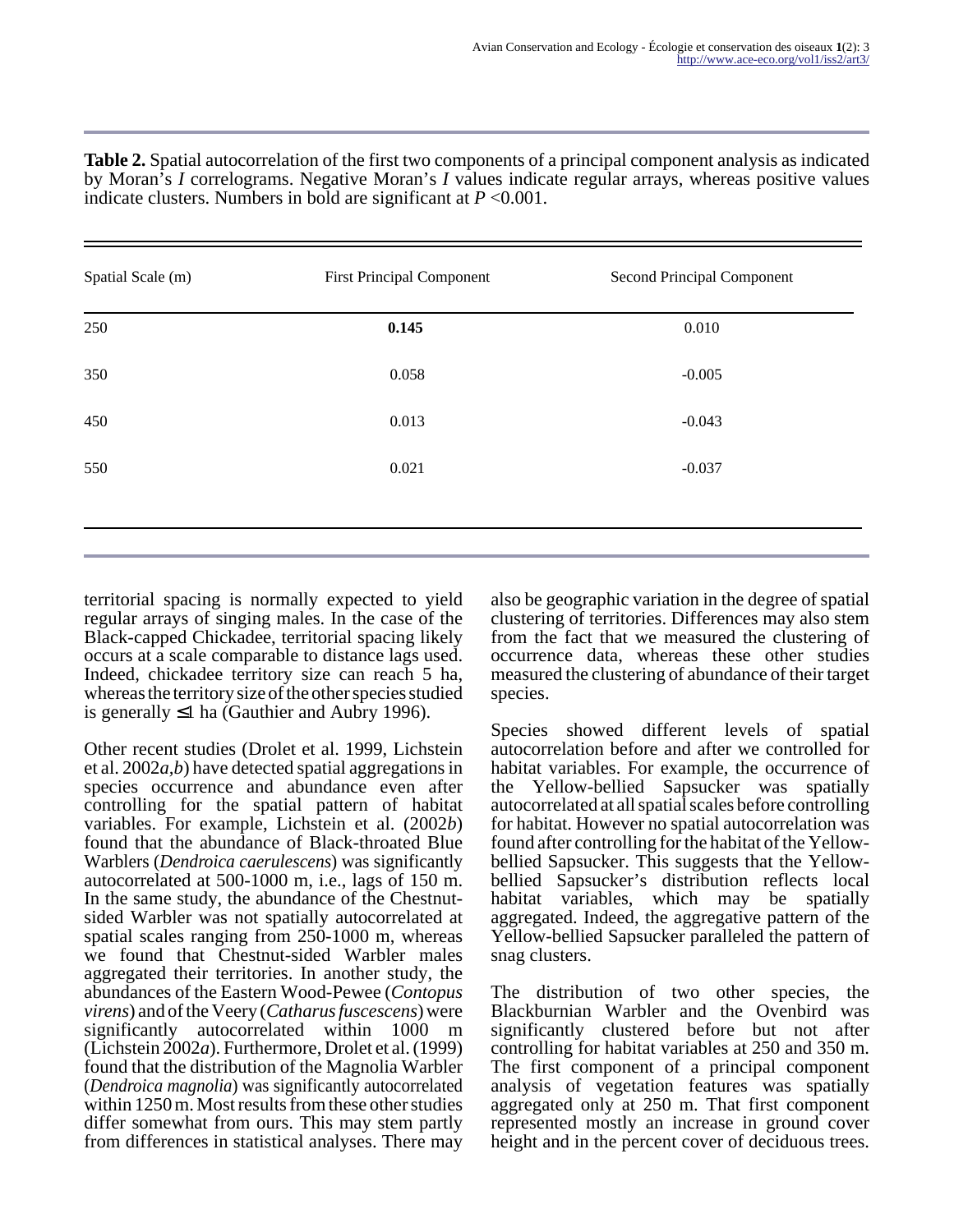| Species                                               | 250 m     | 350 m     | 450 m     | 550 m     |
|-------------------------------------------------------|-----------|-----------|-----------|-----------|
| Yellow-bellied sapsucker<br>Sphyrapicus varius        | 0.06      | < 0.01    | $-0.02$   | $-0.02$   |
| Eastern Wood-Pewee<br>Contopus virens                 | $-0.02$   | < 0.01    | $-0.02$   | $-0.02$   |
| Red-eyed vireo<br>Vireo olivaceaus                    | $0.15**$  | $0.17***$ | $0.09**$  | $0.09**$  |
| Winter Wren<br>Troglodytes troglodytes                | 0.12      | 0.06      | $-0.01$   | $-0.01$   |
| Black-capped chickadee<br>Poecile atricapillus        | $-0.09$   | $-0.13**$ | $-0.04$   | $-0.04$   |
| Veery<br>Catharus fuscescens                          | 0.08      | 0.05      | 0.05      | 0.05      |
| Hermit thrush<br>Catharus guttatus                    | $0.15**$  | $0.16***$ | $0.14***$ | $0.14***$ |
| American robin<br>Turdus migratorius                  | 0.01      | 0.02      | 0.02      | 0.02      |
| Nashville Warbler<br>Vermivora ruficapilla            | $0.35***$ | $0.35***$ | $0.25***$ | $0.25***$ |
| Chestnut-sided warbler<br>Dendroica pensylvanica      | $0.16**$  | $0.13***$ | 0.05      | 0.05      |
| Magnolia warbler<br>Dendroica magnolia                | $0.21***$ | $0.18***$ | $0.17***$ | $0.16***$ |
| Black-throated blue warbler<br>Dendroica caerulescens | 0.05      | 0.07      | < 0.01    | < 0.01    |
| Black-throated green warbler<br>Dendroica virens      | 0.08      | 0.04      | 0.05      | 0.05      |

#### **Table 3.** Moran's *I* correlograms of residuals from general linear models. Negative Moran's *I* values indicate regular arrays, whereas positive values indicate clusters. Results of test: \*\* *P* <0.01, \*\*\* *P* <0.001.

(con'd)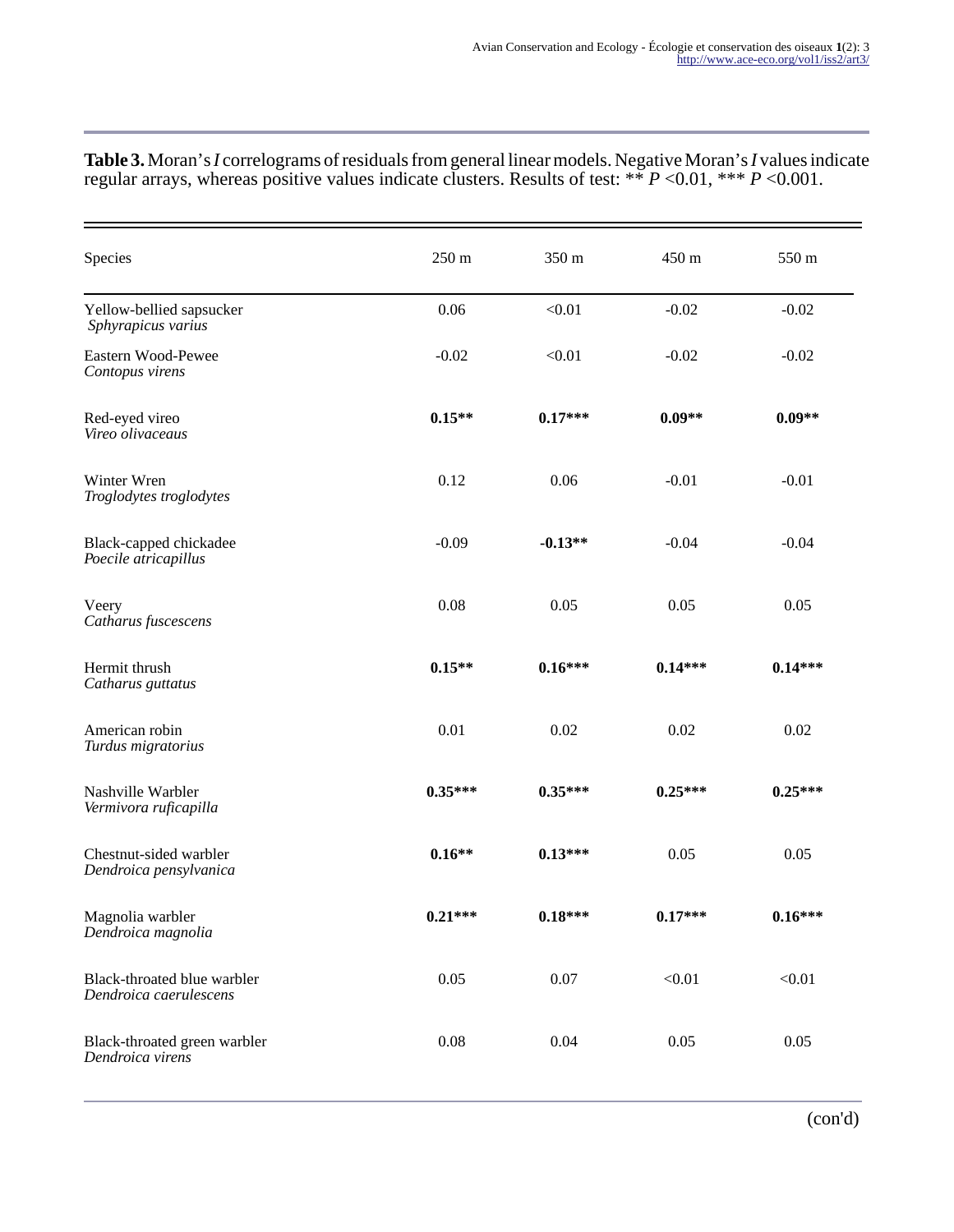| 0.07     | 0.09     |           |           |
|----------|----------|-----------|-----------|
|          |          | 0.06      | 0.06      |
| $0.15**$ | $0.11**$ | $0.13***$ | $0.13***$ |
| 0.09     | 0.09     | $0.08**$  | $0.08**$  |
|          |          |           |           |

Therefore, the distribution of the Blackburnian Warbler and the Ovenbird likely reflects the clustered distribution of ground cover and/or percent cover of deciduous trees, at least at the 250 m scale.

After controlling for habitat variables, eight of the species that we studied showed no spatial autocorrelation: the Yellow-bellied Sapsucker, the Eastern Wood-Pewee, the Winter Wren, the Veery, the American Robin (*Turdus migratorius*), the Black-throated Blue Warbler, the Black-throated Green Warbler (*Dendroica virens*), and the Blackand-white Warbler (*Mniotilta varia*). The American Robin stands out among the species considered because it defends small territories, i.e., 0.1-0.3 ha (Young 1951, Eiserer 1976). The Yellow-bellied Sapsucker seemed to be associated with the aggregative patterns of snags, supporting findings from other studies (Kilham 1964, Tate 1973, Eberhardt 2000). The Winter Wren, the Veery, the Black-throated Blue Warbler, the Black-throated Green Warbler, and the Black-and-white Warbler are generally considered to be strongly associated with habitat features within their territories (Bertin 1977, Paszkowski 1984, Robbins et al. 1989, Holway 1991, Steele 1992, 1993, Kricher 1995, Robichaud and Villard 1999, Hejl et al. 2002). Such associations may have driven the occupancy pattern of these species. One other species, the Eastern Wood-Pewee is generally considered to be 'nearly ubiquitous' (McCarthy 1996) at both the local and landscape scale.

To our knowledge, our study is the first attempt to link spatial autocorrelation and landscape occupancy patterns. We found a strong tendency for species associated with forest cover to be spatially autocorrelated. However, one species, the Nashville Warbler may have had a disproportionate effect on the observed relationship. Adding more species would probably strengthen the relationship. In our study area, however, all available species were included in our analyses. Nevertheless, the results of our spatial autocorrelations may be relevant for the management of several of these species in fragmented landscapes. For example, three species significantly aggregated their territories at some spatial scales: the Chestnut-sided Warbler, the Blackburnian Warbler and the Ovenbird. The largest scale at which territorial clustering occurs in the Blackburnian Warbler and the Ovenbird has yet to be determined. But Chestnut-sided Warblers aggregate their territories at or below 350 m. Furthermore, five of the species considered (the Red-eyed Vireo [*Vireo olivaceus*], the Hermit Thrush [*Catharus guttatus*], the Nashville Warbler [*Vermivora ruficapilla*], the Magnolia Warbler, and the American Redstart [*Setophaga ruticilla*]) aggregated their territories at all spatial scales. This concurs with previous research that has found a negative impact of a decrease in forest cover on the distribution or fecundity of some of these species (Villard et al. 1993, Donovan et al. 1995, Robinson et al. 1995, Trzcinski et al. 1999, Bayne and Hobson 2001). For example, Ovenbirds are often associated to forest patches usually much larger than their territory (Van Horn and Donovan 1994, Ortega and Capen 1999, Porneluzi and Faaborg 1999, Bayne and Hobson 2002) and this could result from the need to aggregate (Lichstein et al. 2002*a,b*). Our results thus suggest that, in order to support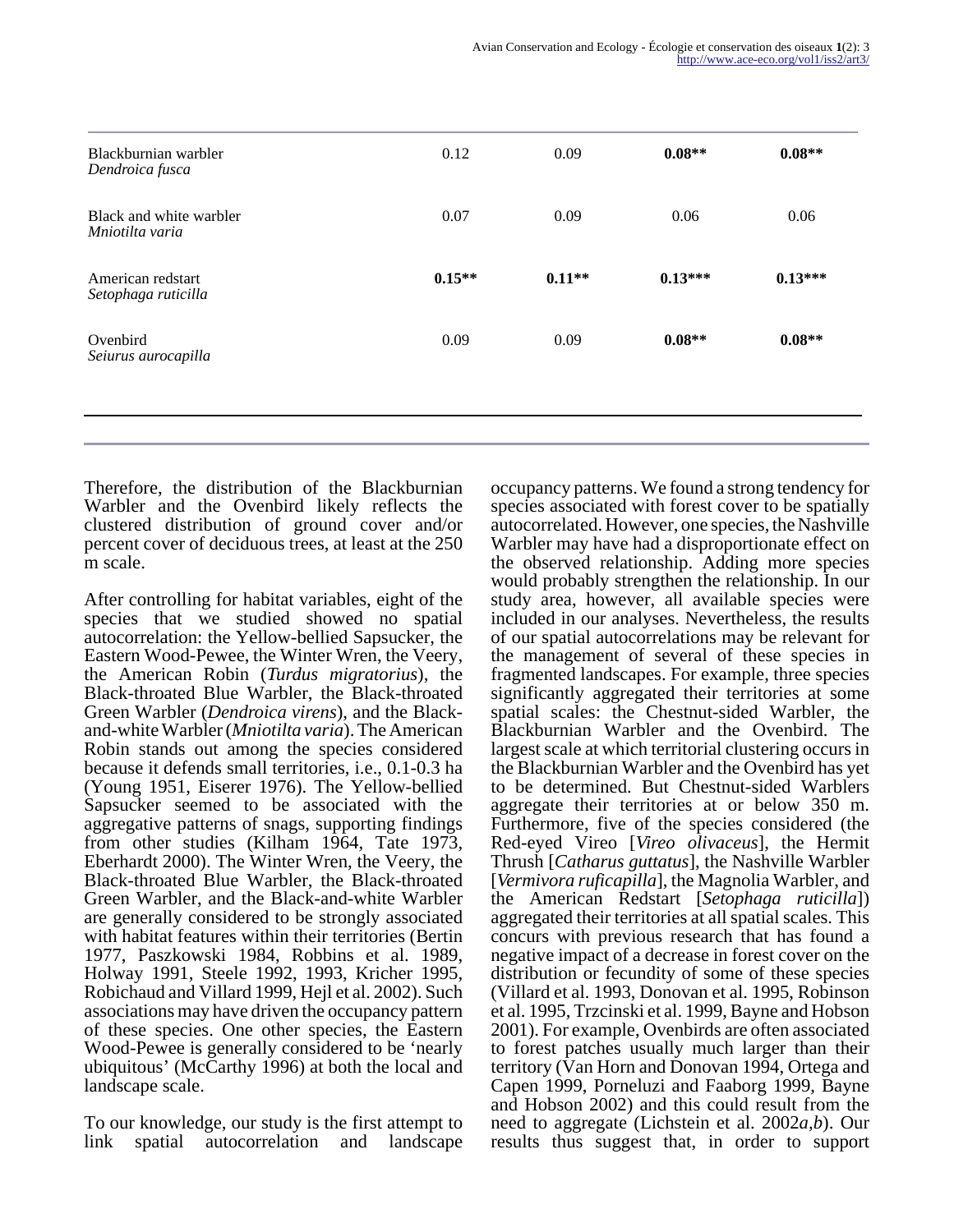**Table 4.** Percent forest cover was calculated within 500-m radius circles centered on 102 point count stations. For each species, we present the mean percent forest cover around the stations where this species occurred. Data were collected in 2000 within 50 km of Quebec City (46°45' N, 71°20' W), Québec, Canada.

| Species                                               | Mean percent forest cover |
|-------------------------------------------------------|---------------------------|
| Yellow-bellied sapsucker<br>Sphyrapicus varius        | 53.9                      |
| Eastern Wood-Pewee<br>Contopus virens                 | 49.9                      |
| Red-eyed vireo<br>Vireo olivaceaus                    | 50.4                      |
| Winter Wren<br>Troglodytes troglodytes                | 58.6                      |
| Black-capped chickadee<br>Poecile atricapillus        | 50.1                      |
| Veery<br>Catharus fuscescens                          | 52.0                      |
| Hermit thrush<br>Catharus guttatus                    | 56.4                      |
| American robin<br>Turdus migratorius                  | 53.1                      |
| Nashville Warbler<br>Vermivora ruficapilla            | 63.1                      |
| Chestnut-sided warbler<br>Dendroica pensylvanica      | 45.2                      |
| Magnolia warbler<br>Dendroica magnolia                | 56.5                      |
| Black-throated blue warbler<br>Dendroica caerulescens | 52.1                      |
| Black-throated green warbler<br>Dendroica virens      | 53.3                      |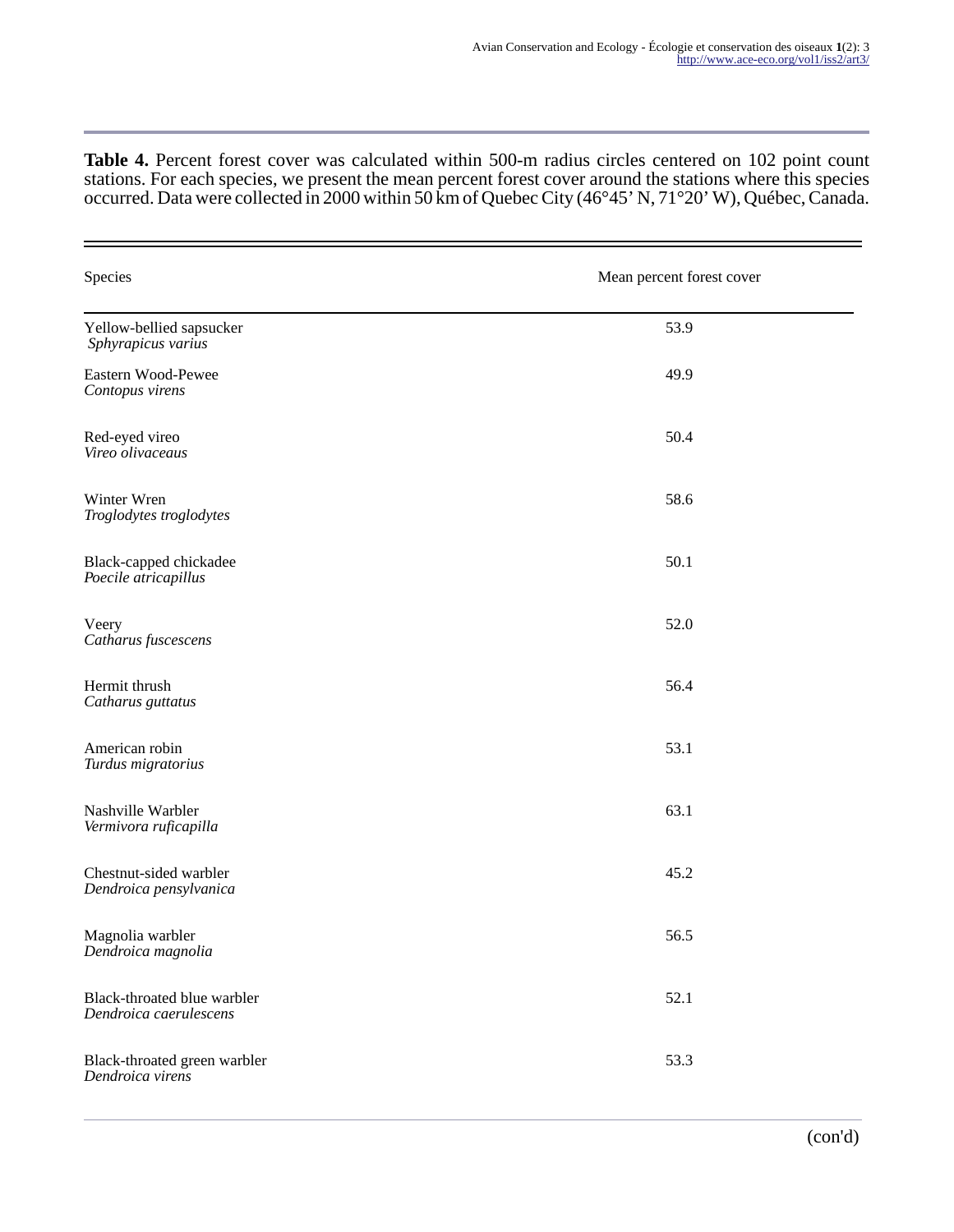| Blackburnian warbler<br>Dendroica fusca    | 51.9 |
|--------------------------------------------|------|
| Black and white warbler<br>Mniotilta varia | 54.3 |
| American redstart<br>Setophaga ruticilla   | 46.5 |
| Ovenbird<br>Seiurus aurocapilla            | 52.5 |
|                                            |      |

whatever processes are served by aggregative behavior and associated fitness benefits (Doligez et al. 2004*a*) these species need large or connected portions of suitable habitat. Furthermore, future research should try to determine if these species exhibit territorial aggregations at spatial scales larger than 550 m. Results from such studies would help refine management recommendations for these species.

*Responses to this article can be read online at: <http://www.ace-eco.org/vol1/iss2/art3/responses/>*

#### **Acknowledgments:**

*Marie-Hélène Burle, Pascal Dubé, Jean-Michel Roberge, and Véronique St-Louis provided valuable assistance in the field. We also thank the landowners who allowed us to census birds on their property. Bruno Drolet and Fabienne Mathieu helped with image analysis. Two anonymous reviewers provided insightful comments on previous drafts of this paper. This project was supported by FCAR (Québec) and NSERC (Canada) research grants to A. Desrochers. J. Bourque benefited from NSERC and Fondation de l'Université Laval scholarships.*

#### **LITERATURE CITED**

**Alatalo, R. V., A. Lundberg, and M. Björklund.** 1982. Can the song of male birds attract other males? An experiment with the pied flycatcher *Ficedula hypoleuca. Bird Behavior* **4**:42-45.

**Bayne, E. M., and K. A. Hobson.** 2002. Apparent survival of male Ovenbirds in fragmented and forested boreal landscapes. *Ecology* **83**:1307-1316.

**Bayne, E. M., and K. A. Hobson.** 2001. Effects of habitat fragmentation on pairing success of Ovenbirds: importance of male age and floater behavior. *Auk* **118**:380-388.

**Bélanger, L., and M. Grenier.** 1998. *Importance et causes de la fragmentation forestière dans les agroécosystèmes du sud du Québec.* Direction de la conservation de l'environnement, Service canadien de la faune, région du Québec, Environnement Canada, Sainte-Foy, Québec, Canada.

**Bertin, R. I.** 1977. Breeding habitats of the Wood Thrush and Veery. *Condor* **79**:303-311.

**Bibby, C. J., N. D. Burgess, and D. A. Hill.** 1992. *Bird census techniques.* Academic Press, San Diego, California, USA.

**Bildstein, K. L.** 1983. Why white-tailed deer flag their tails. *American Naturalist* **121**:709-715.

**Bourque, J.** 2005. *Déterminants comportementaux de la répartition spatiale des oiseaux dans les forêts fragmentées.* Dissertation, Université Laval,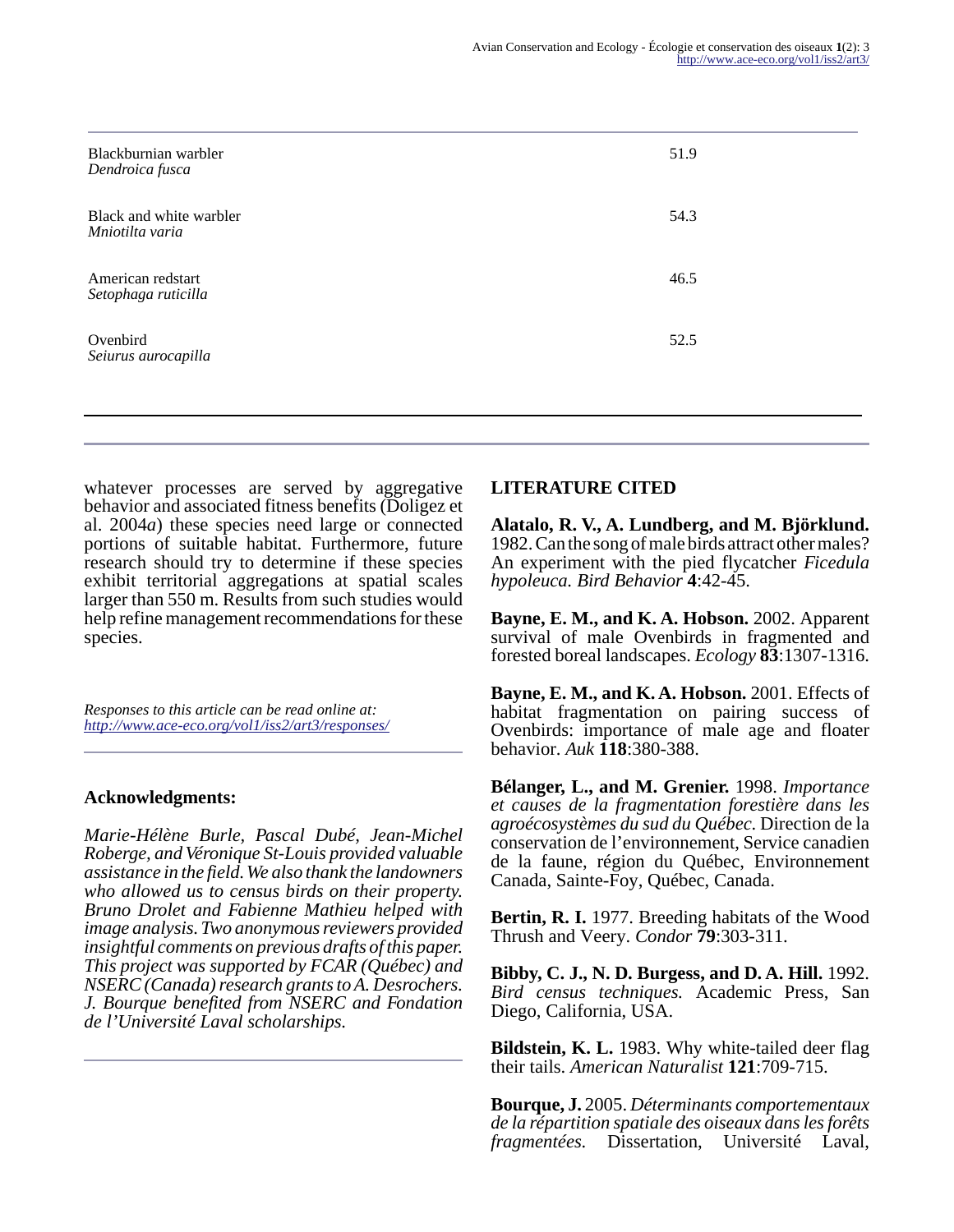**Fig. 2.** Sensitivity to forest cover and spatial autocorrelation of residuals, calculated with Moran's *I* coefficient, for 17 forest bird species, within 50 km of Quebec City (46°45' N, 71°20' W), Québec, Canada. Each dot represents a species.



Québec, Québec, Canada.

**Brown, J. H., D. W. Mehlman, and G. C. Stevens.** 1995. Spatial variation in abundance. *Ecology* **76**:2028-2043.

**Dale, M. R. T., and M.-J. Fortin.** 2002. Spatial autocorrelation and statistical tests in ecology. *Écoscience* **9**:162-167.

**DesGranges, J.-L., P. Agin, and S. Bengio.** 2001. The use of predictive models of breeding bird assemblages for assessing and monitoring forest bird diversity. Pages 181-200 *in* A. Franc, O. Laroussinie, and T. Karjalainen, editors. *Criteria and indicators for sustainable forest management at the forest management unit level.* European Forest Institute Proceedings, Number 38, Nancy, France.

**Doligez, B., E. Danchin, J. Clobert, and L. Gustafsson.** 1999. The use of conspecific reproductive success for breeding habitat selection in a non-colonial, hole-nesting species, the collared flycatcher. *Journal of Animal Ecology* **68**:1193-1206.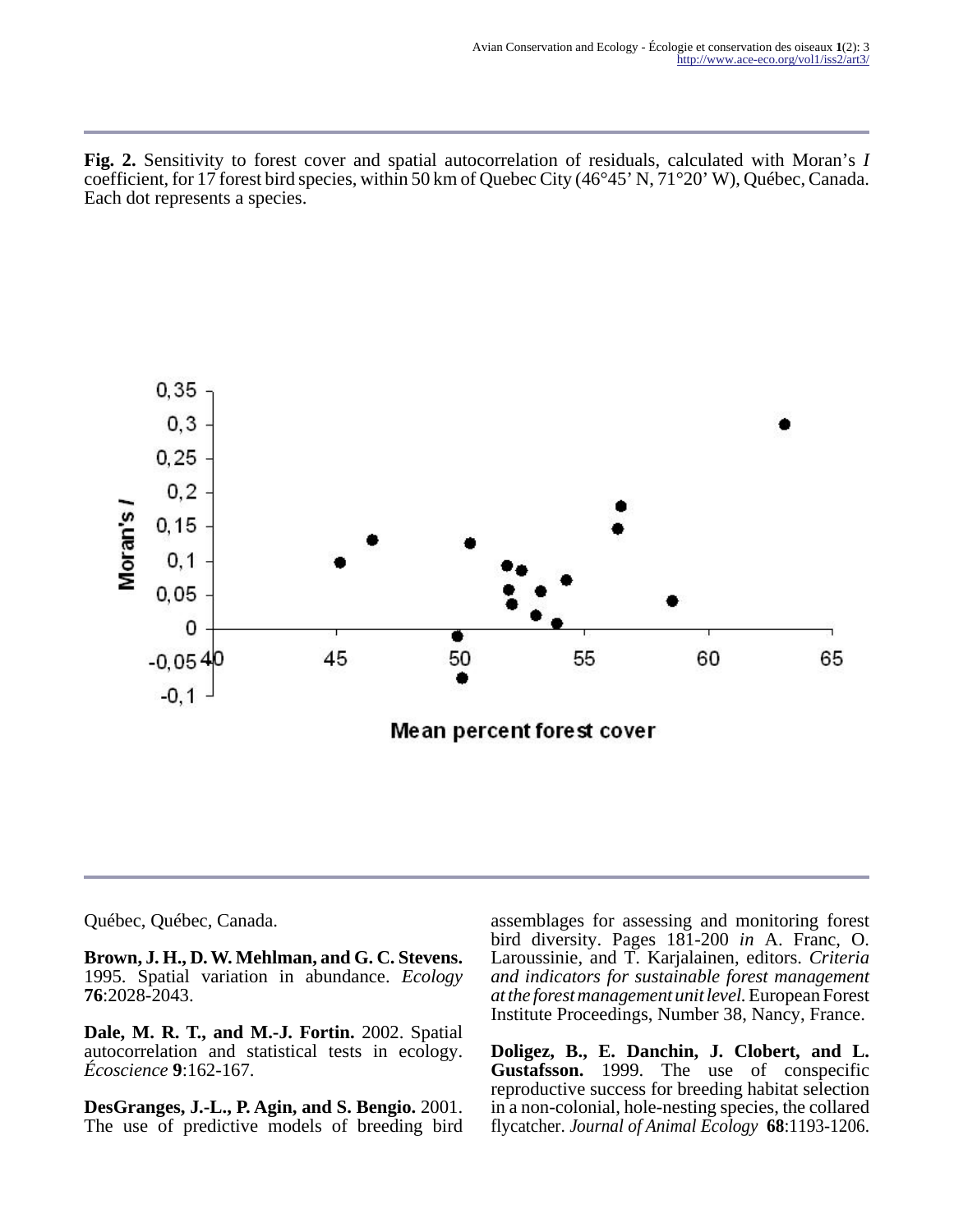**Doligez, B., T. Pärt, E. Danchin, J. Clobert, and L. Gustafsson.** 2004*a.* Availability and use of public information and conspecific density for settlement decisions in the collared flycatcher. *Journal of Animal Ecology* **73**:75-87.

**Doligez, B., T. Pärt, and E. Danchin.** 2004*b.* Prospecting in the collared flycatcher: gathering public information for future breeding habitat selection? *Animal Behaviour* **67**:457-466.

**Donovan, T. M., F. R. Thompson III, J. Faaborg, and J. R. Probst.** 1995. Reproductive success of migratory birds in habitat sources and sinks. *Conservation Biology* **9**:1380-1395.

**Drolet, B., A. Desrochers, and M.-J. Fortin.** 1999. Effects of landscape structure on nesting songbird distribution in a harvested boreal forest. *Condor* **101**:699-704.

**Eberhardt, L. S.** 2000. Use and selection of sap trees by Yellow-bellied Sapsuckers. *Auk* **117**:41-51.

**Ehrlich, P. R., D. S. Dobkin, and D. Wheye.** 1988. *The birder's handbook: a field guide to the natural history of North American birds.* Simon and Schuster/Fireside, New York, New York, USA.

**Eiserer, L. A.** 1976. *The American Robin.* Nelson-Hall, Chicago, Illinois, USA.

**ESRI.** 1996. *ArcView® 3.2 GIS.* Environmental Systems Research Institute Inc., Redlands, California, USA.

**Fahrig, L., and G. Merriam.** 1994. Conservation of fragmented populations. *Conservation Biology* **8**:50-59.

**Felseinstein, J.** 1985. Phylogenies and the comparative method. *American Naturalist* **125**:1-15.

**Gauthier, J., and Y. Aubry.** 1996. *The breeding birds of Québec: atlas of the breeding birds of southern Québec.* Association Québécoise des Groupes d'Ornithologues, Province of Québec Society for the Protection of Birds, Canadian Wildlife Service, Environnement Canada (Québec region), Montréal, Québec, Canada.

**Hagan, J. M., P. S. McKinley, A. L. Meehan, and S. L. Grove.** 1997. Diversity and abundance of landbirds in a northeastern industrial forest. *Journal*

*of Wildlife Management* **61**:718-735.

**Hejl, S. J., J. A. Holmes, and D. E. Kroodsma.** 2002. Winter Wren (*Troglodytes troglodytes*). *In* A. Poole and F. Gill, editors. *Birds of North America,* Number 623. Academy of Natural Sciences, Philadelphia, Pennsylvania, USA.

**Holway, D. A.** 1991. Nest-site selection and the importance of nest concealment in the blackthroated blue warbler. *Condor* **93**:575-581.

**Keitt, T. H., O. N. Bjørnstad, P. H. Dixon, and S. Citron-Pousty.** 2002. Accounting for spatial pattern when modeling organism-environment interactions. *Ecography* **25**:616-625.

**Kenward, R. E.** 1978. Hawks and doves: attack success and selection in goshawk flights at woodpigeons. *Journal of Animal Ecology* **47**:449-460.

**Kiester, A. R., and M. Slatkin.** 1974. A strategy of movement and resource utilization. *Theoretical Population Biology* **6**:1-20.

**Kilham, L. 1964.** The relations of breeding Yellowbellied Sapsuckers to wounded birches and other trees. *Auk* **81**:520-527.

**Koenig, W. D.** 1998. Spatial autocorrelation in California land birds. *Conservation Biology* **12**:612-620.

**Koenig, W. D.** 2001. Spatial autocorrelation and local disappearances in wintering North American birds. *Ecology* **82**:2636-2644.

**Kricher, J. C.** 1995. Black-and-white Warbler (*Mniotilta varia*). *In* A. Poole and F. Gill, editors. *Birds of North America,* Number 158. Academy of Natural Sciences, Philadelphia, Pennsylvania, USA.

**Legendre, P.** 1993. Spatial autocorrelation: trouble or new paradigm? *Ecology* **74**:1659-1673.

**Legendre, P. and M.-J. Fortin.** 1989. Spatial pattern and ecological analysis. *Vegetatio* **80**:107-138.

**Legendre, P., and L. Legendre.** 1998. *Numerical ecology.* Second English edition. Elsevier Science, Amsterdam, The Netherlands.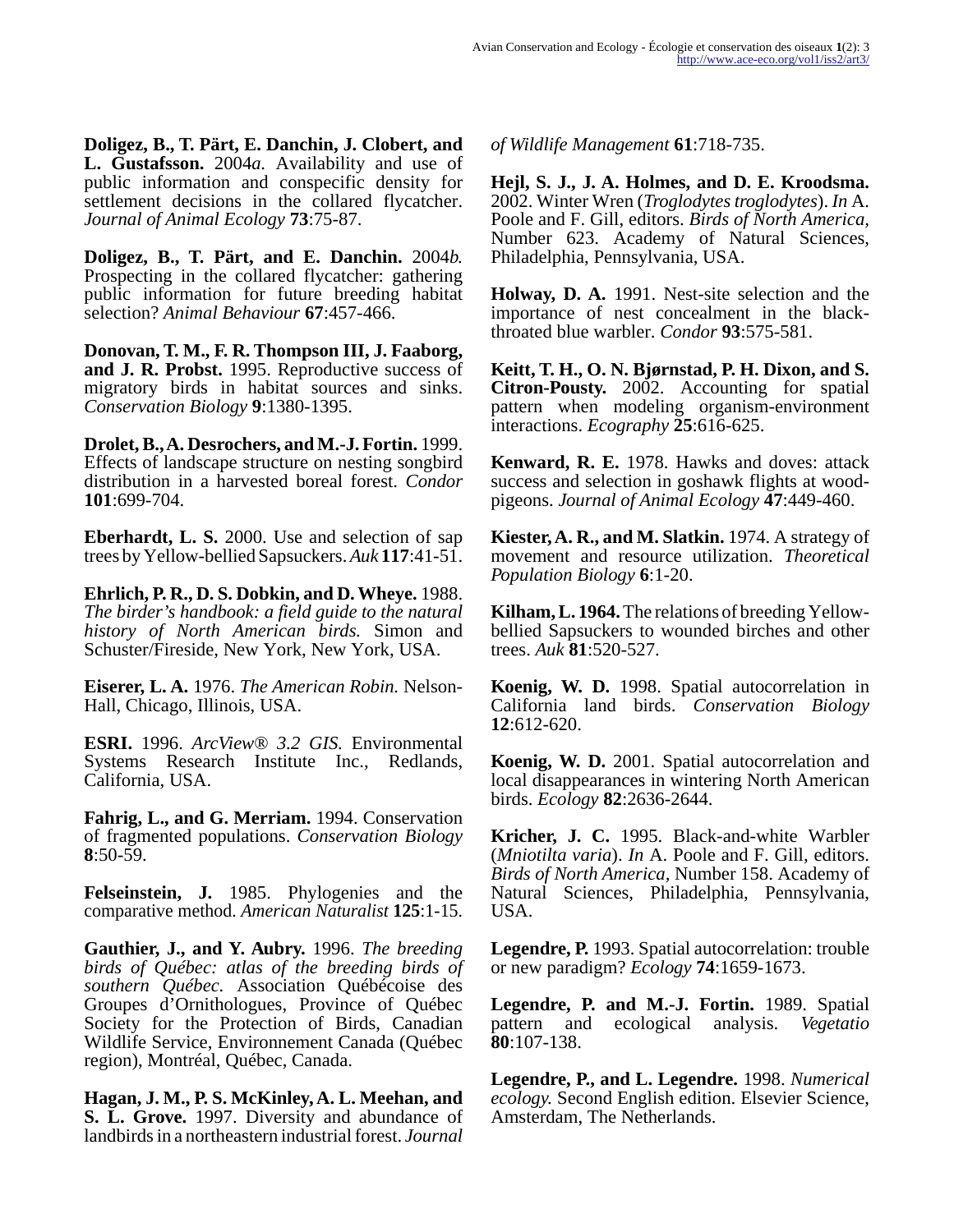**Lichstein, J. W., T. R. Simons, and K. E. Franzreb.** 2002*a.* Landscape effects on breeding songbird abundance in managed forests. *Ecological Applications* **12**:836-857.

**Lichstein, J. W., T. R. Simons, S. A. Shriner, and K. E. Franzreb.** 2002*b.* Spatial autocorrelation and autoregressive models in ecology. *Ecological Monographs* **72**:445-463.

**Lima, S. L., and P. A. Zollner.** 1996. Towards a behavioral ecology of ecological landscapes. *Trends in Ecology and Evolution* **11**:131-135.

**McCarty, J. P.** 1996. Eastern Wood-Pewee (*Contopus virens*). *In* A. Poole and F. Gill, editors. *Birds of North America,* Number 245. Academy of Natural Sciences, Philadelphia, Pennsylvania, USA.

**McGarigal, K., and W. C. McComb.** 1995. Relationships between landscape structure and breeding birds in the Oregon coast range. *Ecological Monographs* **65**:235-260.

**Mennill, D. J., S. M. Ramsay, P. T. Boag, and L, M. Ratcliffe.** 2004. Patterns of extrapair mating in relation to male dominance status and female nest placement in black-capped chickadees. *Behavioral Ecology* **15**:757-765.

**Muller, K. L., J. A. Stamps, V. V. Krishnan, and N. H. Willits.** 1997. The effects of conspecific attraction and habitat quality on habitat selection in territorial birds (*Troglodytes aedon*). *American Naturalist* **150**:650-661.

**Norris, D. R., and B. J. M. Stutchbury.** 2001. Extraterritorial movements of a forest songbird in a fragmented landscape. *Conservation Biology* **15**:729-736.

**Ortega, Y. K., and D. E. Capen.** 1999. Effects of forest roads on habitat quality for Ovenbirds in a forested landscape. *Auk* **116**:937-946.

**Pärt, T., and B. Doligez.** 2003. Gathering public information for habitat selection: prospecting birds cue on parental activity. *Proceedings of the Royal Society of London Series B, Biological Sciences* **270**:1809-1813.

**Paszkowski, C. A.** 1984. Macrohabitat use, microhabitat use, and foraging behavior of the Hermit Thrush and Veery in a northern Wisconsin forest. *Wilson Bulletin* **96**:286-292.

**Penhollow, M. E., and D. F. Stauffer.** 2000. Large scale habitat relationships of Neotropical migratory birds in Virginia. *Journal of Wildlife Management* **64**:362-373.

**Perry, E. F., and D. E. Andersen.** 2003. Advantages of clustered nesting for least flycatchers in north-central Minnesota. *Condor* **105**:756-770.

**Porneluzi, P. A., and J. Faaborg.** 1999. Seasonlong fecundity, survival, and viability of Ovenbirds in fragmented and unfragmented landscapes. *Conservation Biology* **13**:1151-1161.

**Ray, C., M. Gilpin, and A. T. Smith.** 1991. The effect of conspecific attraction on metapopulation dynamics. *Biological Journal of the Linnean Society* **42**:123-134.

**Reed, J. M., and A. P. Dobson.** 1993. Behavioural constraints and conservation biology: conspecific attraction and recruitment. *Trends in Ecology and Evolution* **8**:253-256.

**Rempel, R.** 2000. *Patch Analyst 2.2.* Center for Northern Forest Ecosystem Research, Lakehead University Campus, Thunder Bay, Ontario, Canada.

**Robbins, C. R., D. K. Dawson and B. A. Dowell.** 1989. Habitat area requirements of breeding forest birds of the middle Atlantic states. *Wildlife Monographs* **103**:1-34.

**Robichaud, I., and M.-A. Villard.** 1999. Do Blackthroated Green Warblers prefer conifers? Meso- and microhabitat use in a mixedwood forest. *Condor* **101**:262-271.

**Robinson, S. K., F. R. Thompson III, T. M. Donovan, D. R. Whitehead, and J. Faaborg.** 1995. Regional forest fragmentation and the nesting success of migratory birds. *Science* **267**:1987-1990.

**Rosenberg, M. S.** 2001. *Passage. Pattern analysis, spatial statistics, and geographic exegesis.* Version 1.1. Department of Biology, Arizona State University, Tempe, Arizona, USA.

**Sanford, G. M., W. I. Lutterschmidt, and V. H. Hutchison.** 2002. The comparative method revisited. *Bioscience* **52**:830-836.